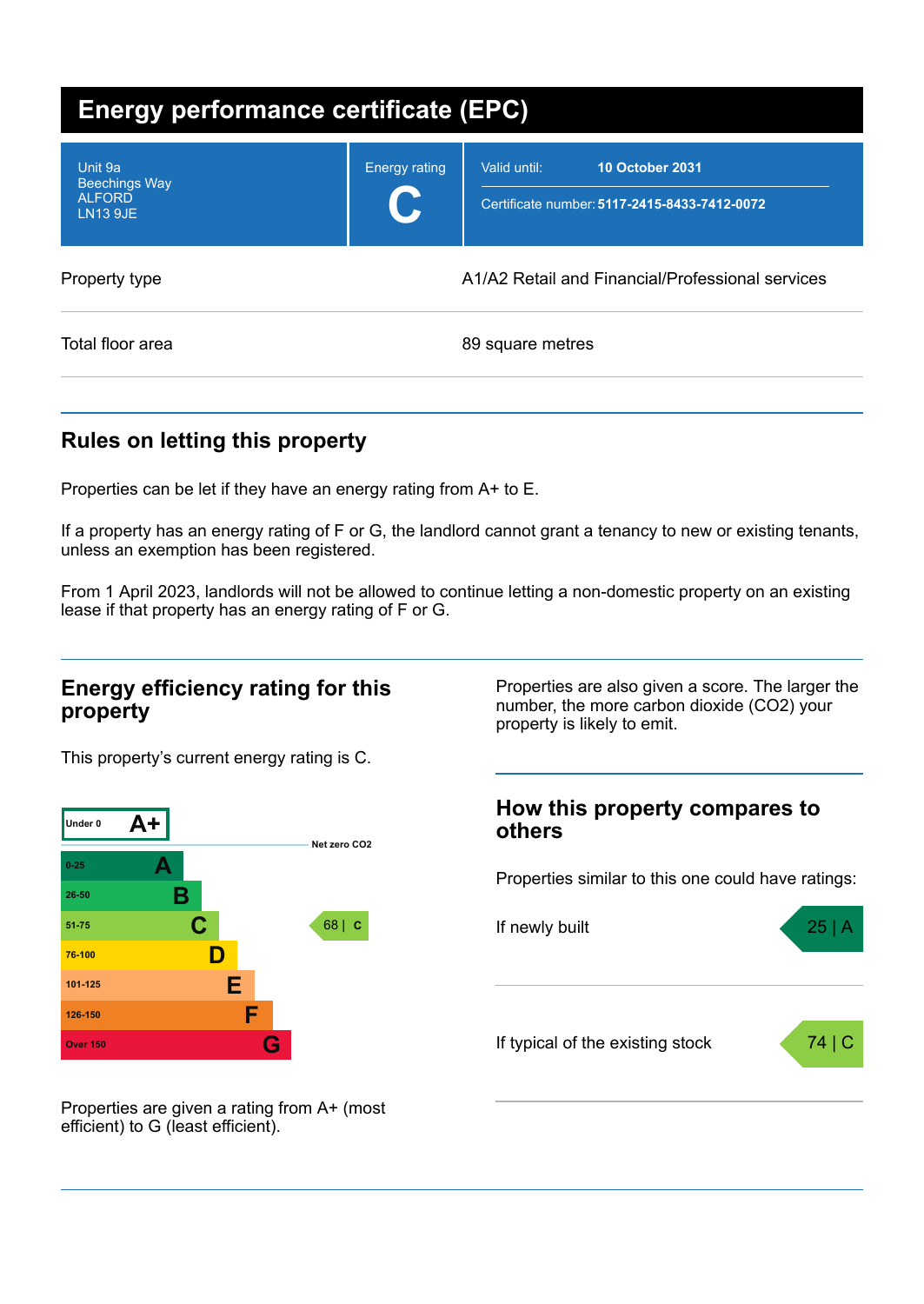# **Breakdown of this property's energy performance**

| Main heating fuel                          | <b>Grid Supplied Electricity</b>       |  |
|--------------------------------------------|----------------------------------------|--|
| <b>Building environment</b>                | <b>Heating and Natural Ventilation</b> |  |
| Assessment level                           | 3                                      |  |
| Building emission rate (kgCO2/m2 per year) | 107.07                                 |  |
| Primary energy use (kWh/m2 per year)       | 633                                    |  |
|                                            |                                        |  |

## **Recommendation report**

Guidance on improving the energy performance of this property can be found in the recommendation report [\(/energy-certificate/3333-2192-0681-8789-7062\)](https://find-energy-certificate.digital.communities.gov.uk/energy-certificate/3333-2192-0681-8789-7062).